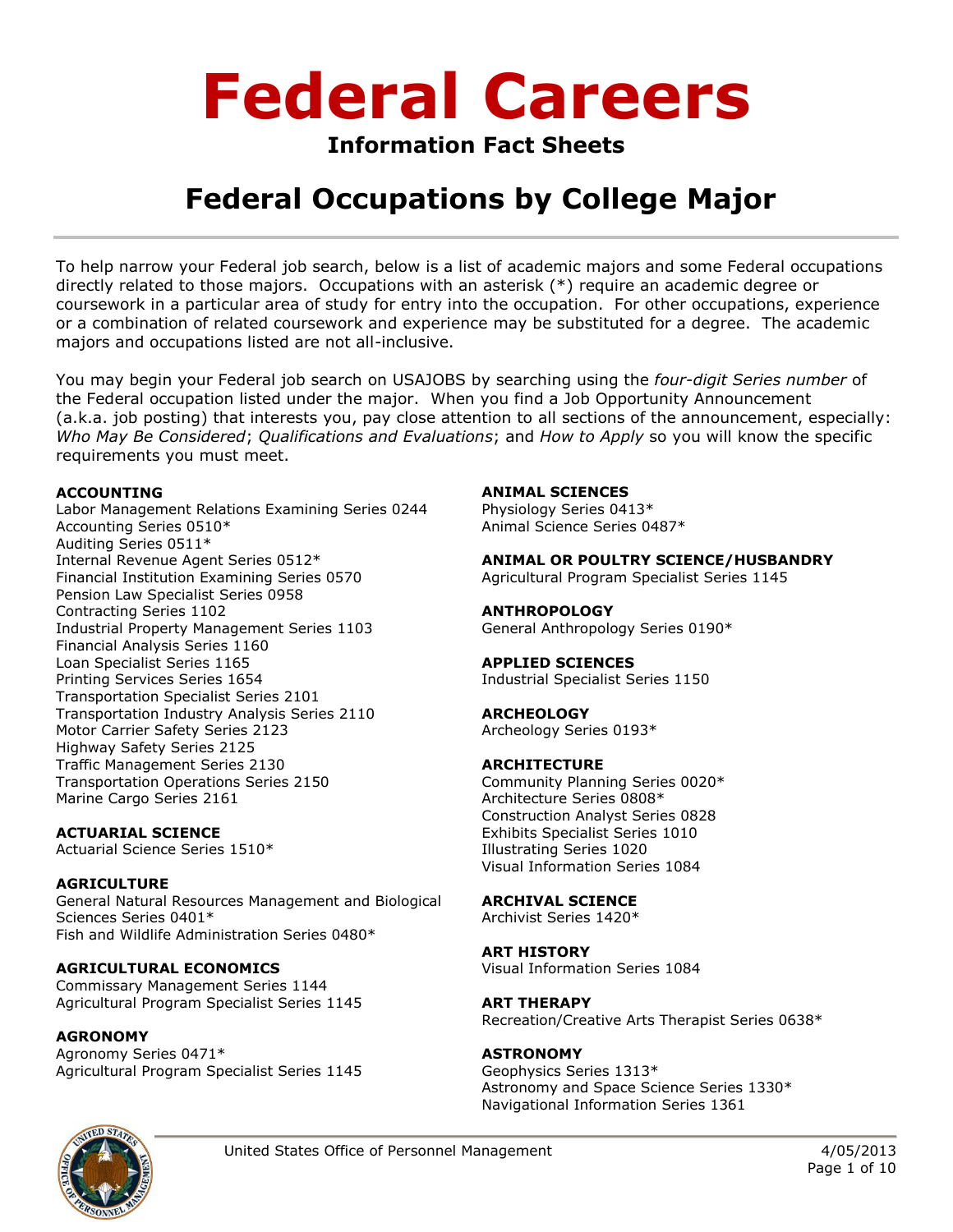### **Information Fact Sheets**

## **Federal Occupations by College Major**

### **ATMOSPHERIC SCIENCE**

Meteorology Series 1340\*

### **AUDITING**

Pension Law Specialist Series 0958

### **BANKING**

Financial Institution Examining Series 0570 Pension Law Specialist Series 0958

### **BANKING LAW**

Financial Institution Examining Series 0570

### **BEHAVIOR SCIENCES**

Social Sciences Series 0101\*

### **BIOLOGICAL SCIENCES**

Outdoor Recreation Planning Series 0023 General Natural Resources Management and Biological Sciences Series 0401\* Fish and Wildlife Administration Series 0480\* Fishery Biology Series 0482\* Wildlife Biology Series 0486\* Consumer Safety Series 0696\* Document Analysis Series 1397 Hospital Housekeeping Management Series 0673

### **BIOLOGY**

Ecology Series 0408\* Medical Technologist Series 0644\* Food Technology Series 1382\*

### **BOTANY**

Botany Series 0430\* Plant Physiology Series 0435\*

### **BUILDING CONSTRUCTION**

Construction Analyst Series 0828

### **BUSINESS**

Contracting Series 1102 Actuarial Science Series 1510\*

### **BUSINESS ADMINISTRATION**

Labor Management Relations Examining Series 0244 Telecommunications Series 0391 Financial Institution Examining Series 0570 Hospital Housekeeping Management Series 0673 Pension Law Specialist Series 0958 Industrial Property Management Series 1103 Trade Specialist Series 1140 Commissary Store Management Series 1144 Agricultural Program Specialist Series 1145 Industrial Specialist Series 1150 Financial Analysis Series 1160 Loan Specialist Series 1165 Facility Operations Services Series 1640 Printing Services Series 1654 Transportation Specialist Series 2101 Transportation Industry Analysis Series 2110 Motor Carrier Safety Series 2123 Highway Safety Series 2125 Traffic Management Series 2130 Transportation Operations Series 2150 Marine Cargo Series 2161

### **BUSINESS LAW**

Trade Specialist Series 1140 Transportation Specialist Series 2101 Transportation Industry Analysis Series 2110 Motor Carrier Safety Series 2123 Highway Safety Series 2125 Traffic Management Series 2130 Transportation Operations Series 2150 Marine Cargo Series 2161

### **CARTOGRAPHY**

Navigational Information Series 1361 Cartography Series 1370\*

### **CHEMISTRY**

General Natural Resources Management and Biological Sciences Series 0401\* Fish and Wildlife Administration Series 0480\* Medical Technologist Series 0644\* Hospital Housekeeping Management Series 0673 Consumer Safety Series 0696\* Chemistry Series 1320\* Food Technology Series 1382\*

### **CIVIL ENGINEERING**

Outdoor Recreation Planning Series 0023 Land Surveying Series 1373\*

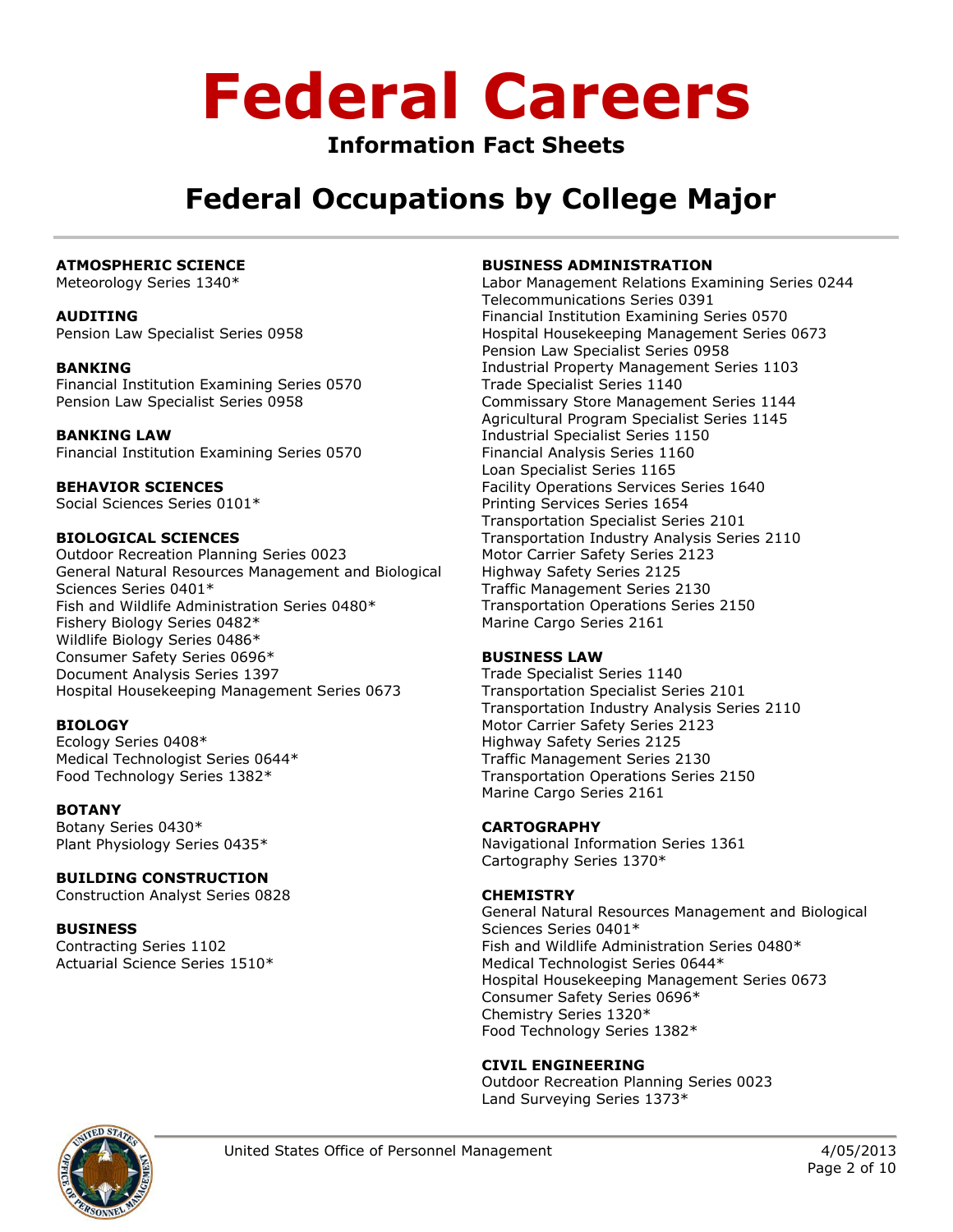### **Information Fact Sheets**

## **Federal Occupations by College Major**

### **COMMERCE**

Printing Services Series 1654 Transportation Specialist Series 2101 Transportation Industry Analysis Series 2110 Motor Carrier Safety Series 2123 Highway Safety Series 2125 Traffic Management Series 2130 Transportation Operations Series 2150 Marine Cargo Series 2161

### **COMMERCIAL ART**

Exhibits Specialist Series 1010 Illustrating Series 1020 Visual Information Series 1084 Printing Services Series 1654

### **COMMERCIAL LAW**

Financial Institution Examining Series 0570 Trade Specialist Series 1140 Transportation Specialist Series 2101 Transportation Industry Analysis Series 2110 Motor Carrier Safety Series 2123 Highway Safety Series 2125 Traffic Management Series 2130 Transportation Operations Series 2150 Marine Cargo Series 2161

#### **COMMUNICATIONS** General Arts and Information Series 1001

**COMMUNITY DEVELOPMENT**

Public Health Educator Series 1725\*

### **COMMUNITY PLANNING**

Community Planning Series 0020\*

### **COMPUTER SCIENCE**

Telecommunications Series 0391 Actuarial Science Series 1510\* Computer Science Series 1550\* Quality Assurance Series 1910 Information Technology Management Series 2210

### **CORRECTIONAL ADMINISTRATION**

Correctional Institution Administration Series 0006

### **COTTON TECHNOLOGY**

Textile Technology Series 1384\*

### **CREATIVE ARTS THERAPY**

Recreation/Creative Arts Therapist Series 0638\*

### **CRIMINOLOGY**

Correctional Institution Administration Series 0006 Document Analysis Series 1397

### **CULTURAL ANTHROPOLOGY**

Foreign Affairs Series 0130\* International Relations Series 0131\*

#### **DAIRY SCIENCE** Animal Science Series 0487\*

**DAIRY TECHNOLOGY** Food Technology Series 1382\*

**DANCE THERAPY** Recreation/Creative Arts Therapist Series 0638\*

#### **DIETETICS** Dietitian and Nutritionist Series 0630\*

### **DRAFTING**

Exhibits Specialist Series 1010 Illustrating Series 1020 Visual Information Series 1084

### **EARTH SCIENCE**

Outdoor Recreation Planning Series 0023

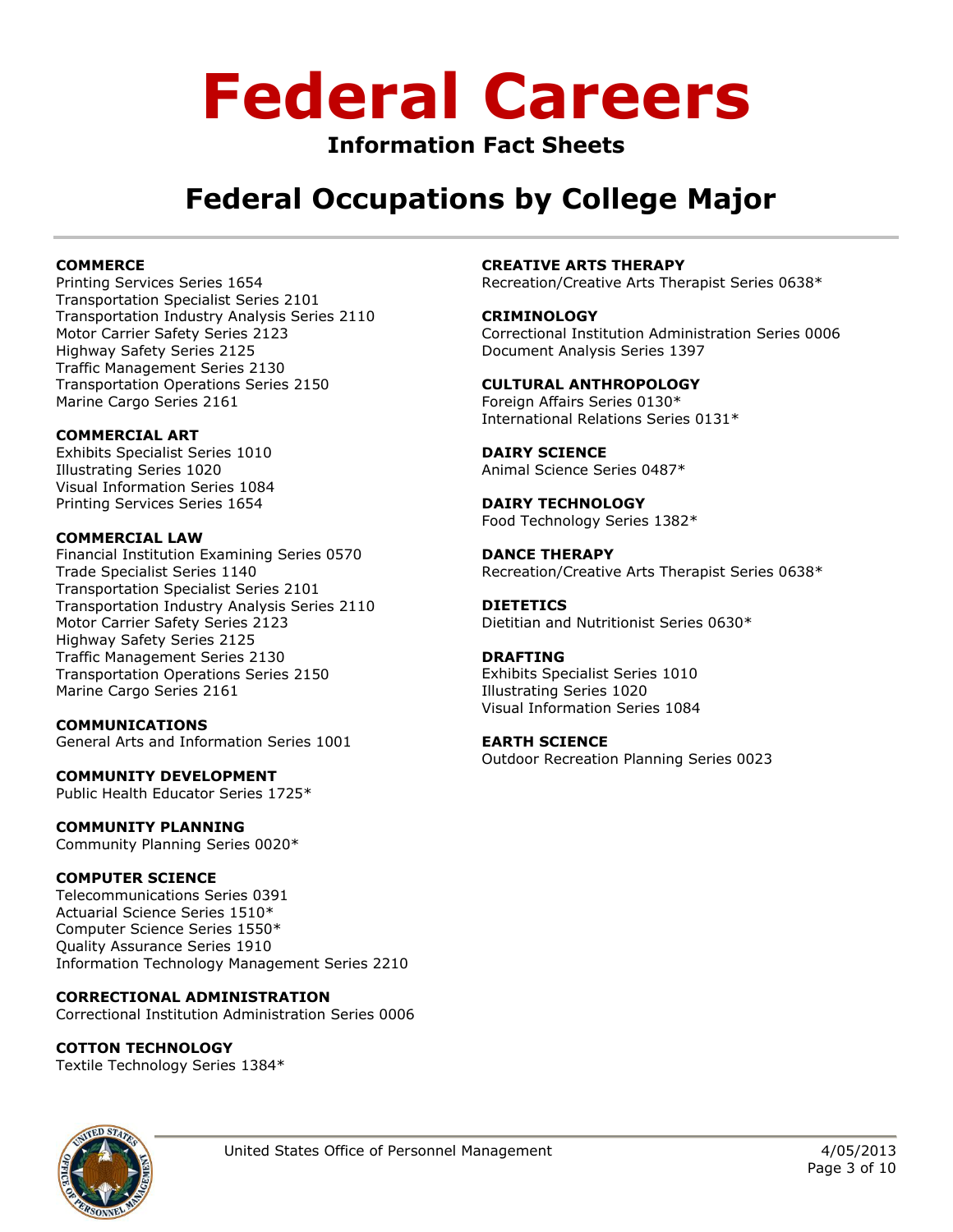### **Information Fact Sheets**

## **Federal Occupations by College Major**

### **ECONOMICS**

Community Planning Series 0020\* Outdoor Recreation Planning Series 0023 Unemployment Insurance Series 0106 Economist Series 0110\* Foreign Affairs Series 0130\* International Relations Series 0131\* Workforce Research and Analysis Series 0140\* Labor Management Relations Examining Series 0244 Financial Institution Examining Series 0570 Pension Law Specialist Series 0958 Contracting Series 1102 Trade Specialist Series 1140 Agricultural Program Specialist Series 1145 Financial Analysis Series 1160 Loan Specialist Series 1165 Actuarial Science Series 1510\* Printing Services Series 1654 Transportation Specialist Series 2101 Transportation Industry Analysis Series 2110 Motor Carrier Safety Series 2123 Highway Safety Series 2125 Traffic Management Series 2130 Transportation Operations Series 2150 Marine Cargo Series 2161

### **EDUCATION**

General Education and Training Series 1701\* Education and Vocational Training Series 1710\* Education Program Series 1720\* Training Instruction Series 1712 Public Health Educator Series 1725\*

**EDUCATIONAL COUNSELING** Vocational Rehabilitation Series 1715

**EDUCATIONAL PSYCHOLOGY** Public Health Educator Series 1725\*

**ELECTRICAL ENGINEERING** Telecommunications Series 0391

**ELECTRONIC ENGINEERING** Telecommunications Series 0391

**ELECTRONICS** Geophysics Series 1313\* Astronomy and Space Science Series 1330\*

### **ENGINEERING**

Community Planning Series 0020\* Consumer Safety Series 0696\* General Engineering Series 0801\* Safety Engineering Series 0803\* Fire Protection Engineering Series 0804\* Materials Engineering Series 0806\* Civil Engineering Series 0810\* Environmental Engineering Series 0819\* Mechanical Engineering Series 0830\* Nuclear Engineering Series 0840\* Electrical Engineering Series 0850\* Computer Engineering Series 0854\* Electronics Engineering Series 0855\* Bioengineering & Biomedical Engineering Series 0858\* Aerospace Engineering Series 0861\* Naval Architecture Series 0871\* Mining Engineering Series 0880\* Petroleum Engineering Series 0881\* Agricultural Engineering Series 0890\* Chemical Engineering Series 0893\* Industrial Engineering Series 0896\* Construction Analyst Series 0828 Industrial Specialist Series 1150 Financial Analysis Series 1160 Loan Specialist Series 1165 Geophysics Series 1313\* Navigational Information Series 1361 Facility Operations Services Series 1640 Quality Assurance Series 1910 Transportation Specialist Series 2101 Transportation Industry Analysis Series 2110 Motor Carrier Safety Series 2123 Highway Safety Series 2125 Traffic Management Series 2130 Transportation Operations Series 2150 Marine Cargo Series 2161 Information Technology Management Series 2210

### **ENGINEERING TECHNOLOGY**

Quality Assurance Series 1910

**ENGLISH COMPOSITION** Printing Services Series 1654

**ENTOMOLOGY** Entomology Series 0414\*

**EPIDEMIOLOGY** Consumer Safety Series 0696\*

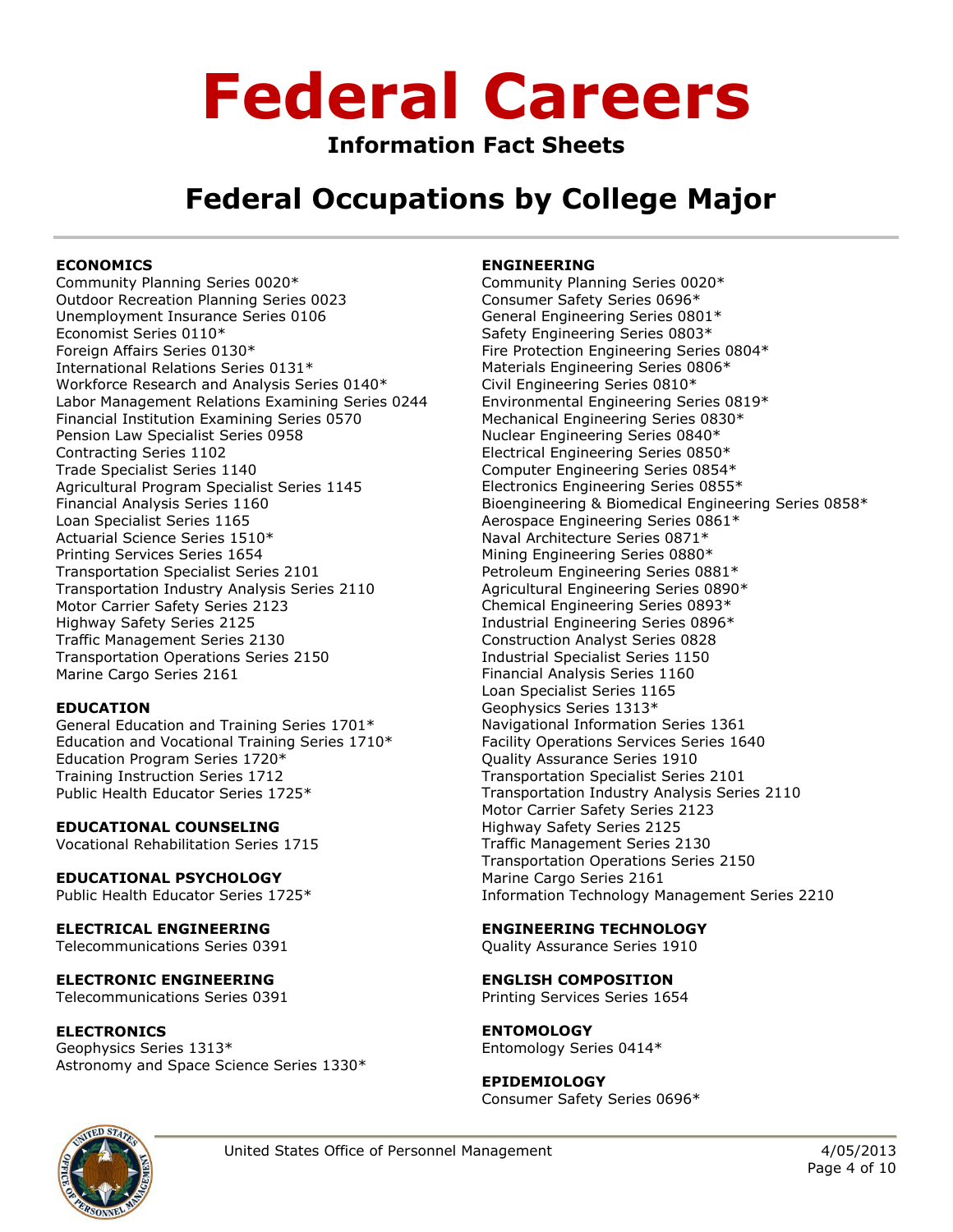### **Information Fact Sheets**

### **Federal Occupations by College Major**

### **FIBER TECHNOLOGY**

Textile Technology Series 1384\*

### **FINANCE**

Financial Institution Examining Series 0570 Pension Law Specialist Series 0958 Contracting Series 1102 Actuarial Science Series 1510\* Trade Specialist Series 1140 Financial Analysis Series 1160 Loan Specialist Series 1165 Transportation Specialist Series 2101 Transportation Industry Analysis Series 2110 Motor Carrier Safety Series 2123 Highway Safety Series 2125 Traffic Management Series 2130 Transportation Operations Series 2150 Marine Cargo Series 2161

**FINE ARTS** Exhibits Specialist Series 1010 Illustrating Series 1020 Visual Information Series 1084

**FOOD** Dietitian and Nutritionist Series 0630\*

**FOOD SERVICE MANAGEMENT** Dietitian and Nutritionist Series 0630\*

**FOOD TECHNOLOGY** Consumer Safety Series 0696\* Food Technology Series 1382\*

**FOREIGN LANGUAGE** Language Specialist Series 1040

**FORESTRY** Outdoor Recreation Planning Series 0023 Forestry Series 0460\*

**GENETICS** Genetics Series 0440\*

### **GEOGRAPHY**

Community Planning Series 0020\* Foreign Affairs Series 0130\* International Relations Series 0131\* Geography Series 0150\* Navigational Information Series 1361



**GEODESY** Geodesy Series 1372\*

**GEOLOGY** Geophysics Series 1313\* Geology Series 1350\*

**GEOPHYSICS** Geophysics Series 1313\*

**GLOBAL BUSINESSS MANAGEMENT** Trade Specialist Series 1140

**GLOBAL PUBLIC POLICY** Trade Specialist Series 1140

**GRAPHIC ARTS** Document Analysis Series 1397 Printing Services Series 1654

**HAZARDOUS MATERIALS MANAGEMENT** Highway Safety Series 2125

**HEALTH EDUCATION** Public Health Educator Series 1725\*

**HEALTH MANAGEMENT** Public Health Educator Series 1725\*

### **HISTORY**

Foreign Affairs Series 0130\* International Relations Series 0131\* History Series 0170\* Trade Specialist Series 1140

**HORTICULTURE** Horticulture Series 0437\*

### **HOSPITAL ADMINISTRATION**

Health System Administration Series 0670 Health System Specialist Series 0671 Hospital Housekeeping Management Series 0673

**HOTEL ADMINISTRATION** Hospital Housekeeping Management Series 0673

**ILLUSTRATIVE DESIGN** Exhibits Specialist Series 1010 Illustrating Series 1020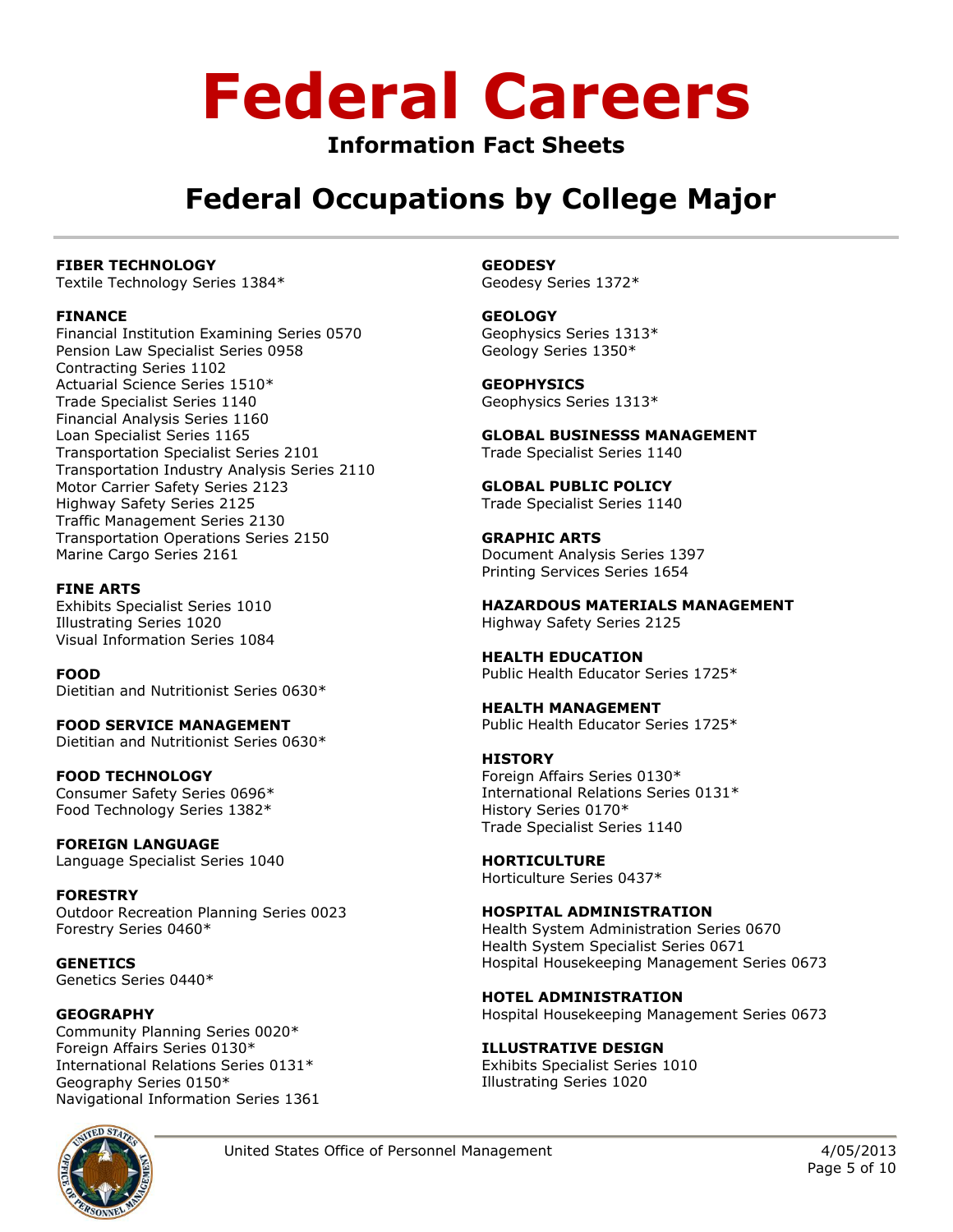### **Information Fact Sheets**

## **Federal Occupations by College Major**

### **INDUSTRIAL ARTS**

Facility Operations Services Series 1640

### **INDUSTRIAL DESIGN**

Exhibits Specialist Series 1010 Illustrating Series 1020 Visual Information Series 1084

### **INDUSTRIAL ENGINEERING**

Printing Services Series 1654

### **INDUSTRIAL HYGIENE**

Safety & Occupational Health Management Series 0018 Industrial Hygiene Series 0690\*

### **INDUSTRIAL MANAGEMENT**

Telecommunications Series 0391 Contracting Series 1102 Industrial Property Management Series 1103 Industrial Specialist Series 1150 Quality Assurance Series 1910 Transportation Specialist Series 2101 Transportation Industry Analysis Series 2110 Motor Carrier Safety Series 2123 Highway Safety Series 2125 Traffic Management Series 2130 Transportation Operations Series 2150 Marine Cargo Series 2161

### **INDUSTRIAL RELATIONS**

Unemployment Insurance Series 0106 Labor Management Relations Examining Series 0244 Pension Law Specialist Series 0958

**INFORMATION SCIENCE** Information Technology Management Series 2210

**INFORMATION SYSTEMS MANAGEMENT** Telecommunications Series 0391 Information Technology Management Series 2210

**INSTITUTION MANAGEMENT** Dietitian and Nutritionist Series 0630\*

#### **INSURANCE** Financial Analysis Series 1160 Loan Specialist Series 1165 Actuarial Science Series 1510\*

### **INTERIOR DESIGN**

Interior Design Series 1008 Exhibits Specialist Series 1010 Illustrating Series 1020 Visual Information Series 1084

### **INTERNATIONAL AFFAIRS**

Trade Specialist Series 1140

### **INTERNATIONAL BUSINESS** Trade Specialist Series 1140

**INTERNATIONAL ECONOMICS** Trade Specialist Series 1140

#### **INTERNATIONAL FINANCE** Trade Specialist Series 1140

### **INTERNATIONAL RELATIONS**

Foreign Affairs Series 0130\* International Relations Series 0131\* Trade Specialist Series 1140

### **INTERNATIONAL TRADE**

Trade Specialist Series 1140

### **JOURNALISM**

General Arts and Information Series 1001 Printing Services Series 1654

#### **KINESIOTHERAPY**  Kinesiotherapy Series 0635\*

**LABOR ECONOMICS**  Labor Management Relations Examining Series 0244

**LABOR RELATIONS**  Labor Management Relations Examining Series 0244

### **LANDSCAPE ARCHITECTURE** Community Planning Series 0020\* Outdoor Recreation Planning Series 0023 Landscape Architecture Series 0807\*

**LANDSCAPE DESIGN** Landscape Architecture Series 0807\*

### **LAND SURVEYING** Land Surveying Series 1373\*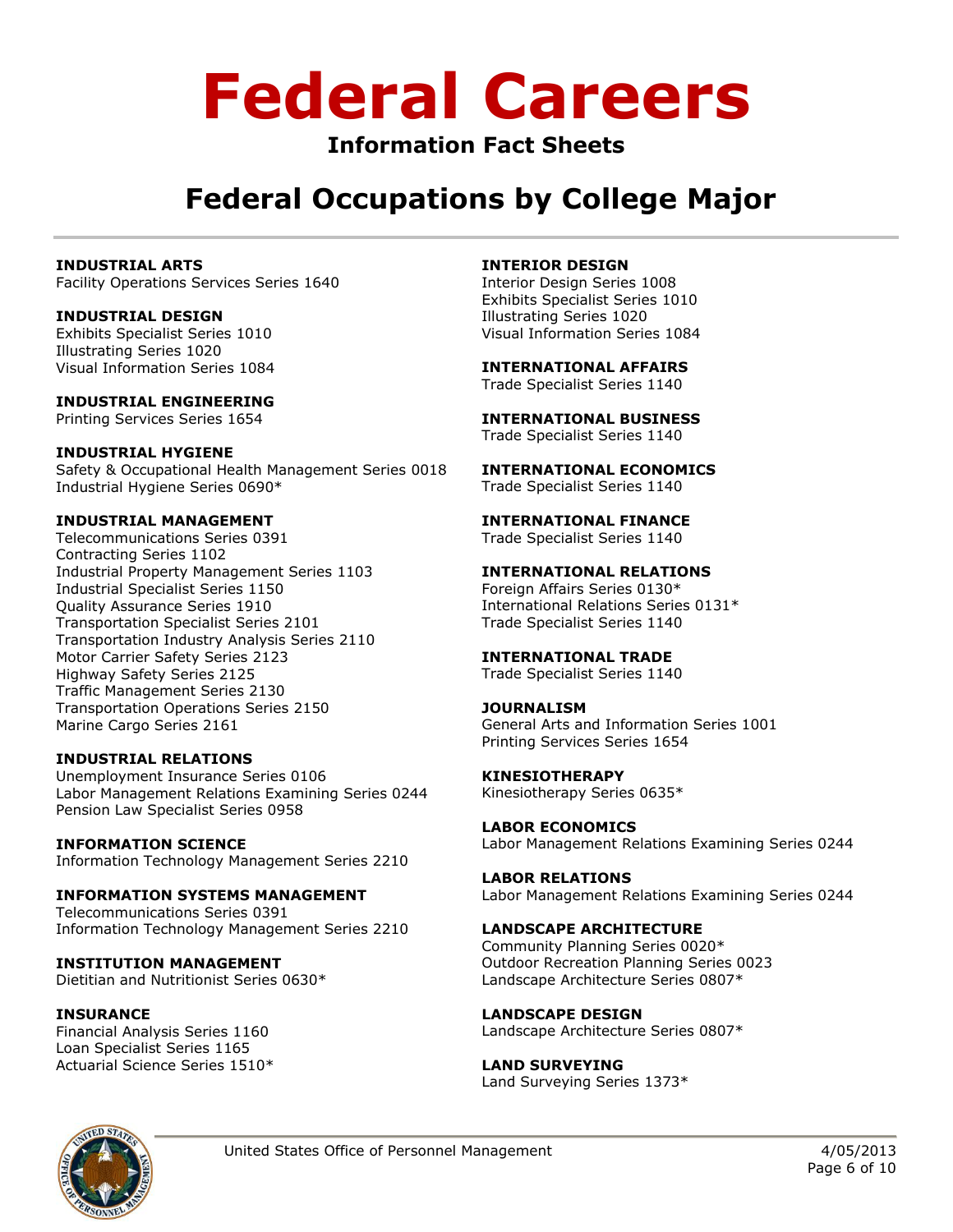### **Information Fact Sheets**

## **Federal Occupations by College Major**

**LEISURE** Recreation Specialist Series 0188

**HUMANITIES** Foreign Affairs Series 0130\* International Relations Series 0131\*

**LIFE SCIENCES** Chemistry Series 1320\*

**MARINE AFFAIRS** Transportation Operations Series 2150

**MARINE ENGINEERING** Transportation Operations Series 2150

**MARINE TRANSPORTATION** Transportation Operations Series 2150

### **MARKETING**

Financial Institution Examining Series 0570 Contracting Series 1102 Industrial Property Management Series 1103 Trade Specialist Series 1140 Agricultural Program Specialist Series 1145

### **MATHEMATICS**

Telecommunications Series 0391 Pension Law Specialist Series 0958 Financial Analysis Series 1160 Loan Specialist Series 1165 Geophysics Series 1313\* Astronomy and Space Science Series 1330\* Navigational Information Series 1361 Actuarial Science Series 1510\* Mathematics Series 1520\* Mathematical Statistics Series 1529\* Quality Assurance Series 1910 Information Technology Management Series 2210

### **MEDICAL RECORDS ADMINISTRATION**

Medical Records Administration Series 0669

**MEDICAL TECHNOLOGY** Medical Technologist Series 0644\*

**MEDICAL SCIENCE**

Consumer Safety Series 0696\*

**METALLURGY** Metallurgy Series 1321\*

**METALLURGICAL ENGINEERING** Metallurgy Series 1321\*

**METEOROLOGY** Geophysics Series 1313\* Meteorology Series 1340\* Navigational Information Series 1361

**MICROBIOLOGY** 

Microbiology Series 0403\* Food Technology Series 1382\*

**MOTION PICTURE PRODUCTION** 

Audiovisual Production Series 1071

**MOTOR MECHANICS**

Transportation Specialist Series 2101 Transportation Industry Analysis Series 2110 Motor Carrier Safety Series 2123 Highway Safety Series 2125 Traffic Management Series 2130 Transportation Operations Series 2150 Marine Cargo Series 2161

**MUSEUM**

Museum Curator Series 1015\*

**MUSIC THERAPY** Recreation/Creative Arts Therapist Series 0638\*

**NATURAL RESOURCE MANAGEMENT**

General Natural Resources Management and Biological Sciences Series 0401\* Fish and Wildlife Administration Series 0480\*

### **NATURAL RESOURCE MANAGEMENT AND**

**CONSERVATION** Outdoor Recreation Planning Series 0023

**NATURAL SCIENCE** Health Physics Series 1306\*

**NAUTICAL SCIENCE** Transportation Operations Series 2150

**NAVIGATION** Navigational Information Series 1361

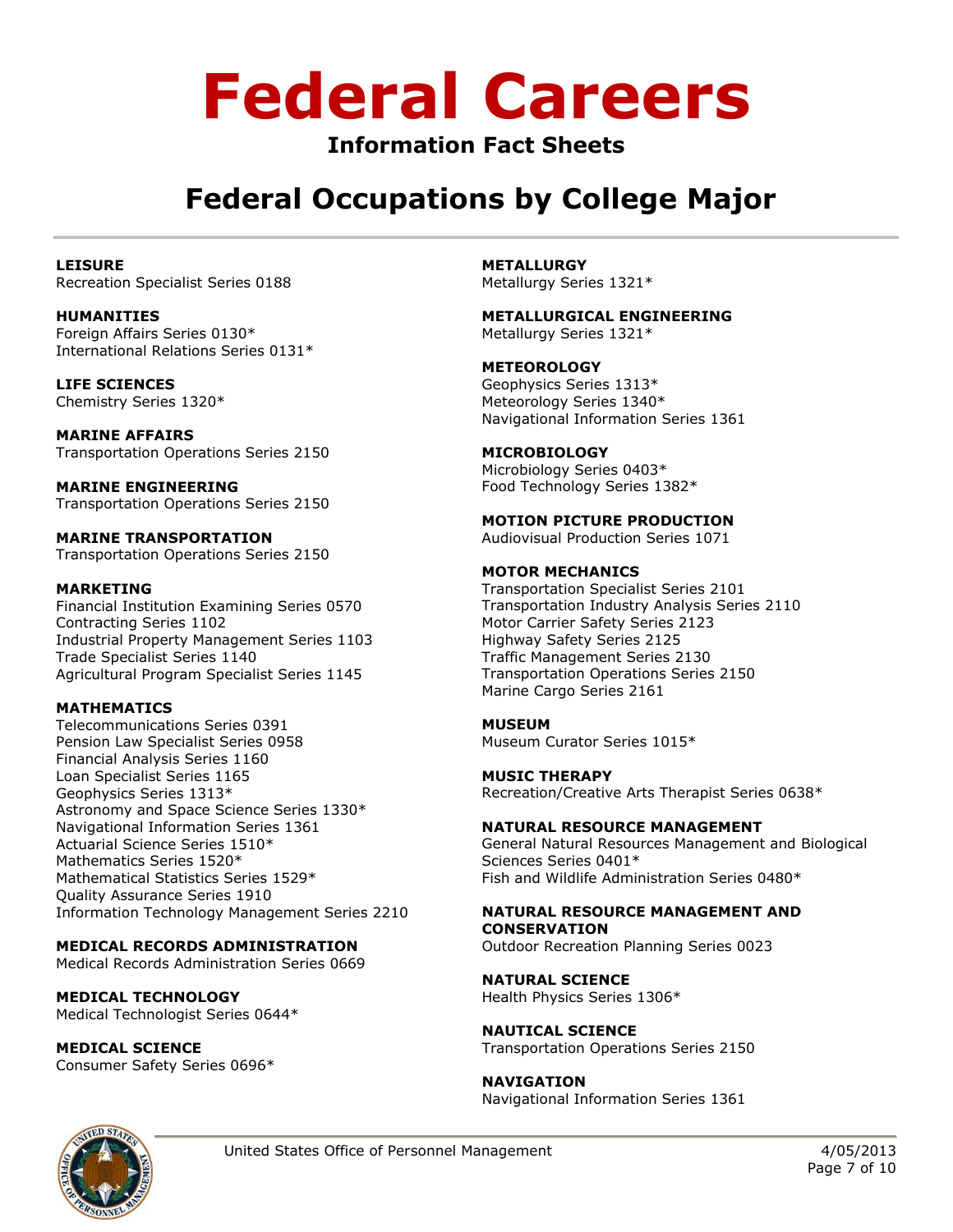### **Information Fact Sheets**

## **Federal Occupations by College Major**

### **NUTRITION**

Dietitian and Nutritionist Series 0630\* Consumer Safety Series 0696\*

**OCEANOGRAPHY** Oceanography Series 1360\*

**OCCUPATIONAL HEALTH**  Safety and Occupational Health Management Series 0018

**OCCUPATIONAL THERAPY**  Occupational Therapist Series 0631\*

**OPERATIONS RESEARCH**  Operations Research Series 1515\* Information Technology Management Series 2210

**OUTDOOR RECREATION PLANNING**  Outdoor Recreation Planning Series 0023

**PARK ADMINISTRATION**  Outdoor Recreation Planning Series 0023

**PARKS AND RECREATION**  Recreation Specialist Series 0188

**PERSONNEL ADMINISTRATION/HUMAN RESOURCES MANAGEMENT**  Labor Management Relations Examining Series 0244

**PHOTOGRAPHY** Audiovisual Production Series 1071 Visual Information Series 1084

**PHYSICAL EDUCATION** Sports Specialist Series 0030 Recreation Specialist Series 0188 Kinesiotherapy Series 0635\*

**PHYSICAL SCIENCES**  Consumer Safety Series 0696\* General Physical Science Series 1301\* Geophysics Series 1313\* Chemistry Series 1320\* Document Analysis Series 1397 Quality Assurance Series 1910

### **PHYSICS**

Telecommunications Series 0391 Physics Series 1310\* Geophysics Series 1313\* Astronomy and Space Science Series 1330\* Navigational Information Series 1361 Food Technology Series 1382\*

**PHYSIOLOGY**

Physiology Series 0413\*

**PLANT PATHOLOGY** Plant Pathology Series 0434\*

**PLANT PHYSIOLOGY** Plant Physiology Series 0435\*

**POLICE SCIENCE** Document Analysis Series 1397

### **POLITICAL SCIENCE**

Community Planning Series 0020\* Unemployment Insurance Series 0106 Foreign Affairs Series 0130\* International Relations Series 0131\* Workforce Research and Analysis Series 0140\* Labor Management Relations Examining Series 0244 Trade Specialist Series 1140

**POULTRY SCIENCE** Animal Science Series 0487\*

**PRODUCTION MANAGEMENT** Industrial Property Management Series 1103 Quality Assurance Series 1910

**PRINTING** Printing Services Series 1654

**PRINTING ENGINEERING** Printing Services Series 1654

**PROPERTY MANAGEMENT** Facility Operations Services Series 1640

**PSYCHODRAMA** Recreation/Creative Arts Therapist Series 0638\*

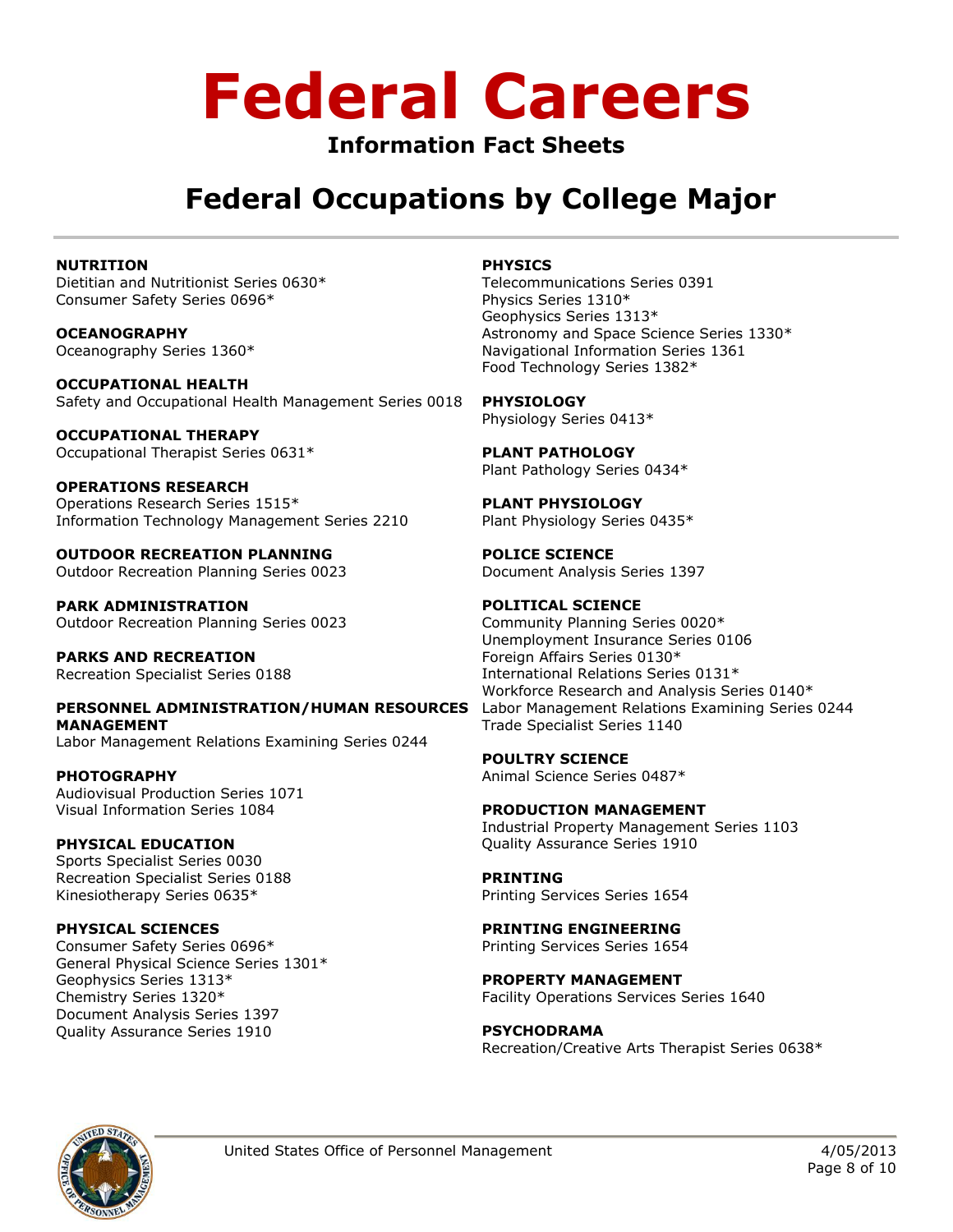### **Information Fact Sheets**

## **Federal Occupations by College Major**

### **PSYCHOLOGY**

Correctional Institution Administration Series 0006 Workforce Research and Analysis Series 0140\* Psychology Series 0180\*

### **PUBLIC ADMINISTRATION**

Community Planning Series 0020\* Unemployment Insurance Series 0106 Hospital Housekeeping Management Series 0673 Pension Law Specialist Series 0958 Trade Specialist Series 1140 Commissary Management Series 1144 Highway Safety Series 2125

### **PUBLIC HEALTH ADMINISTRATION**

Health System Administration Series 0670 Health System Specialist Series 0671

**PUBLIC UTILITIES** Telecommunications Series 0391

**QUALITY ASSURANCE** Quality Assurance Series 1910

**RADIO PRODUCTION** Audiovisual Production Series 1071

**RANGE MANAGEMENT** Rangeland Management Series 0454\*

### **RECREATION**

Outdoor Recreation Planning Series 0023 Recreation Specialist Series 0188

**RECREATIONAL THERAPY** Recreation/Creative Arts Therapist Series 0638\*

**SAFETY** Safety and Occupational Health Management Series 0018

**SANITARY SCIENCE**  Hospital Housekeeping Management Series 0673

**SOCIAL ANTHROPOLOGY**  Foreign Affairs Series 0130\* International Relations Series 0131\*

**SOCIAL SCIENCE** Social Science Series 0101\*

### **SOCIAL WORK**

Correctional Institution Administration Series 0006 Public Health Educator Series 1725\*

### **SOCIOLOGY**

Correctional Institution Administration Series 0006 Community Planning Series 0020\* Outdoor Recreation Planning Series 0023 Unemployment Insurance Series 0106 Foreign Affairs Series 0130\* International Relations Series 0131\* Workforce Research and Analysis Series 0140\* Sociology Series 0184\* Public Health Educator Series 1725\*

### **SOIL CONSERVATION**

Soil Conservation Series 0457\*

### **SOIL SCIENCE**

Soil Science Series 0470\* Agricultural Program Specialist Series 1145

### **SPACE SCIENCE**

Astronomy and Space Science Series 1330\*

### **STATISTICS**

Foreign Affairs Series 0130\* International Relations Series 0131\* Telecommunications Series 0391 Industrial Property Management Series 1103 Financial Analysis Series 1160 Loan Specialist Series 1165 Actuarial Science Series 1510\* Mathematical Statistics Series 1529\* Statistics Series 1530\* Quality Assurance Series 1910 Transportation Specialist Series 2101 Transportation Industry Analysis Series 2110 Motor Carrier Safety Series 2123 Highway Safety Series 2125 Traffic Management Series 2130 Transportation Operations Series 2150 Marine Cargo Series 2161 Information Technology Management Series 2210

**TELECOMMUNICATIONS MANAGEMENT** 

Telecommunications Series 0391

### **TELEVISION PRODUCTION**

Audiovisual Production Series 1071